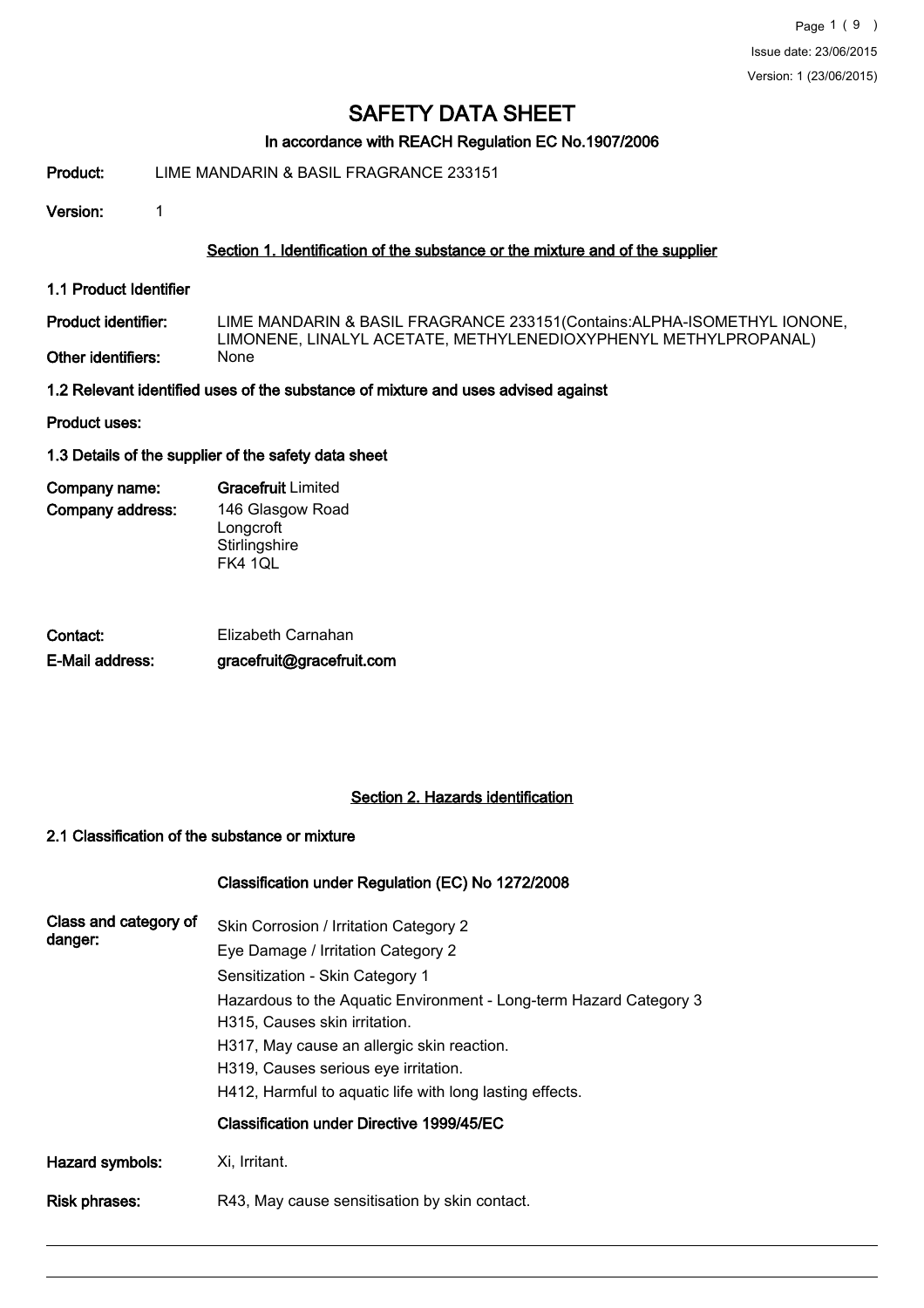## In accordance with REACH Regulation EC No.1907/2006

|                              |   | In accordance with REACH Regulation EC No.1907/2006                                                                                                                                                                                                                                                                                                                                                                                                                                                                                                                                                                                                                                                                                                                                                                                                       |
|------------------------------|---|-----------------------------------------------------------------------------------------------------------------------------------------------------------------------------------------------------------------------------------------------------------------------------------------------------------------------------------------------------------------------------------------------------------------------------------------------------------------------------------------------------------------------------------------------------------------------------------------------------------------------------------------------------------------------------------------------------------------------------------------------------------------------------------------------------------------------------------------------------------|
| Product:                     |   | LIME MANDARIN & BASIL FRAGRANCE 233151                                                                                                                                                                                                                                                                                                                                                                                                                                                                                                                                                                                                                                                                                                                                                                                                                    |
| Version:                     | 1 |                                                                                                                                                                                                                                                                                                                                                                                                                                                                                                                                                                                                                                                                                                                                                                                                                                                           |
|                              |   | R52/53, Harmful to aquatic organisms, may cause long-term adverse effects in the aquatic<br>environment.                                                                                                                                                                                                                                                                                                                                                                                                                                                                                                                                                                                                                                                                                                                                                  |
| 2.2 Label elements           |   |                                                                                                                                                                                                                                                                                                                                                                                                                                                                                                                                                                                                                                                                                                                                                                                                                                                           |
| Signal word:                 |   | Warning                                                                                                                                                                                                                                                                                                                                                                                                                                                                                                                                                                                                                                                                                                                                                                                                                                                   |
| <b>Hazard statements:</b>    |   | H315, Causes skin irritation.<br>H317, May cause an allergic skin reaction.<br>H319, Causes serious eye irritation.<br>H412, Harmful to aquatic life with long lasting effects.                                                                                                                                                                                                                                                                                                                                                                                                                                                                                                                                                                                                                                                                           |
| Supplemental<br>Information: |   | EUH208, Contains FORMALDEHYDE CYCLODECYL ETHYL ACETAL, CARVONE,<br>VETIVEROL, GERANYL ACETATE, PINENES. May produce an allergic reaction.                                                                                                                                                                                                                                                                                                                                                                                                                                                                                                                                                                                                                                                                                                                 |
| Precautionary<br>statements: |   | P261, Avoid breathing vapour or dust.<br>P264, Wash hands and other contacted skin thoroughly after handling.<br>P272, Contaminated work clothing should not be allowed out of the workplace.<br>P273, Avoid release to the environment.<br>P280, Wear protective gloves/eye protection/face protection.<br>P302/352, IF ON SKIN: Wash with plenty of soap and water.<br>P305/351/338, IF IN EYES: Rinse cautiously with water for several minutes. Remove contact<br>lenses, if present and easy to do. Continue rinsing.<br>P333/313, If skin irritation or rash occurs: Get medical advice/attention.<br>P337/313, If eye irritation persists: Get medical advice/attention.<br>P362, Take off contaminated clothing and wash before reuse.<br>P501, Dispose of contents/container to approved disposal site, in accordance with local<br>regulations. |
| Pictograms:                  |   |                                                                                                                                                                                                                                                                                                                                                                                                                                                                                                                                                                                                                                                                                                                                                                                                                                                           |
| Other hazards:               |   | None                                                                                                                                                                                                                                                                                                                                                                                                                                                                                                                                                                                                                                                                                                                                                                                                                                                      |

## Section 3. Composition / information on ingredients

## 3.2 Mixtures

#### Contains:

| Name | CAS |  | <b>REACH Registration</b><br>No. | % | Classification for (DSD) Classification for (CLP) <br>67/548/EEC | 1272/2008 |
|------|-----|--|----------------------------------|---|------------------------------------------------------------------|-----------|
|------|-----|--|----------------------------------|---|------------------------------------------------------------------|-----------|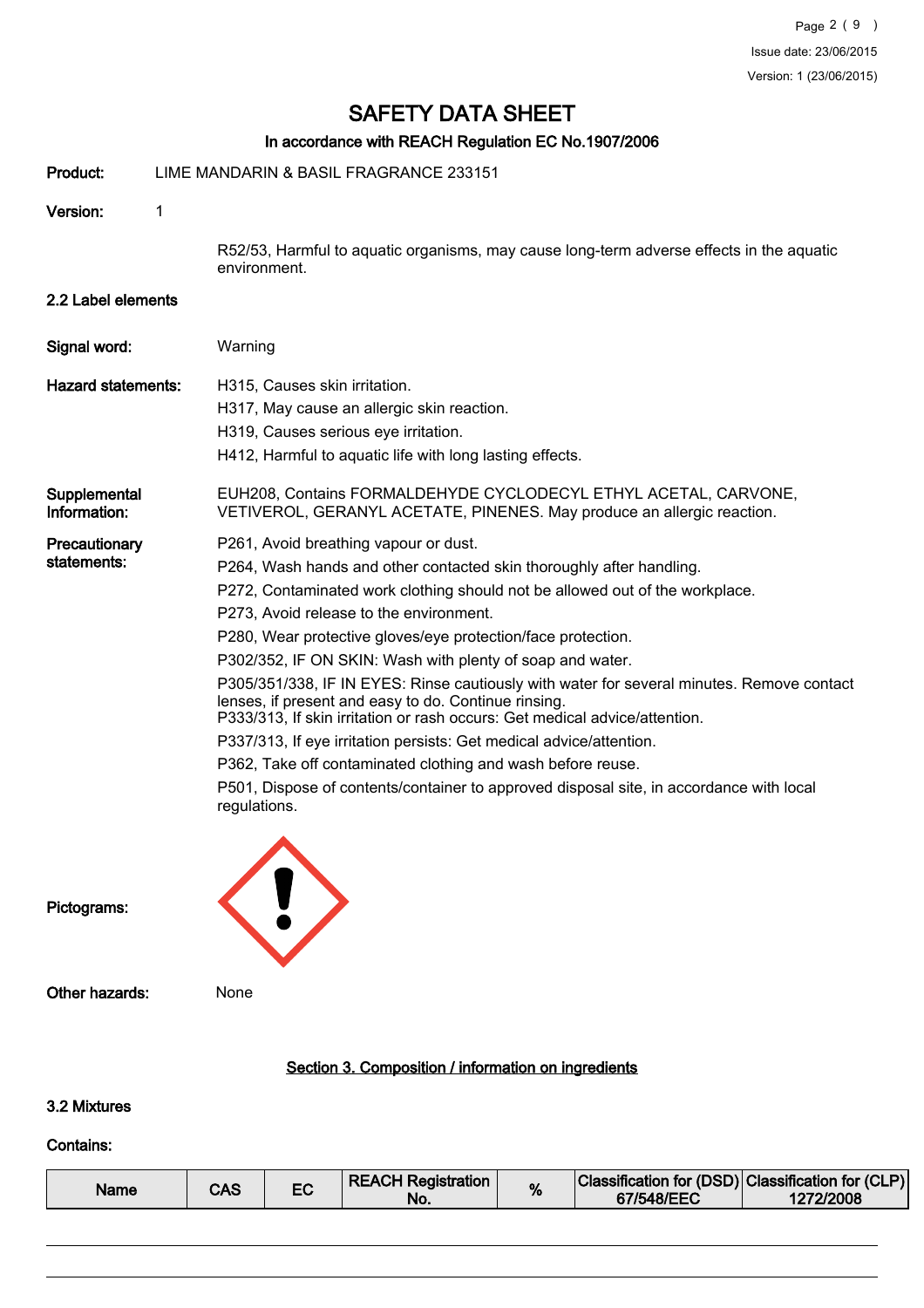Page 3 ( 9 ) Issue date: 23/06/2015 Version: 1 (23/06/2015)

# SAFETY DATA SHEET

### In accordance with REACH Regulation EC No.1907/2006

Product: LIME MANDARIN & BASIL FRAGRANCE 233151

#### Version: 1

| <b>LINALYL ACETATE</b>                                   | 115-95-7                 | 204-116-4               | 01-2119454789-19      | $3 - 5%$    | Xi : R38                         | SCI 2-EDI 2;H315-H319,-                                             |
|----------------------------------------------------------|--------------------------|-------------------------|-----------------------|-------------|----------------------------------|---------------------------------------------------------------------|
| <b>LINALOOL</b>                                          | 78-70-6                  | 201-134-4               | 01-2119474016-42      | $3 - 5%$    | Xi ; R38                         | SCI 2-EDI 2:H315-H319.-                                             |
| TETRAHYDRO-<br>METHYL-<br>METHYLPROPYL)-<br>PYRAN-4-OL   | 63500-71-0               | 405-040-6               | 01-0000015458-64-xxxx | $3 - 5%$    | Xi: R36                          | EDI 2;H319,-                                                        |
| <b>POGOSTEMON</b><br><b>CABLIN LEAF OIL</b>              | 8014-09-3.<br>84238-39-1 | 282-493-4               |                       | $1 - 3%$    | N: R51/53                        | AH 1-EH C2;H304-H411,-                                              |
| 2.6-DIMETHYL-7-<br>OCTEN-2-OL                            | 18479-58-8               | 242-362-4               |                       | $1 - 3%$    | Xi: R38                          | EDI 2:H319,-                                                        |
| <b>METHYLENEDIOXYP</b><br><b>HENYL</b><br>METHYLPROPANAL | 1205-17-0                | 214-881-6               |                       | $1 - 3%$    | Xi-N ; R43-R51/53                | SS 1B-EH C2:H317-H411.-                                             |
| 2.4.6-TRIMETHYL-4-<br>PHENYL-1,3-<br><b>DIOXANE</b>      | 5182-36-5                | 225-963-6               |                       | $1 - 3%$    | Xn; R22-R52/53                   | ATO 4-EH C3: H302-H412,-                                            |
| ALPHA-ISOMETHYL<br><b>IONONE</b>                         | 127-51-5                 | 204-846-3               |                       | $1 - 3%$    | Xi-N : R43-R36/38-R51/53         | SCI 2-SS 1B-EH C2;H315-<br>H317-H320-H411,-                         |
| <b>LIMONENE</b>                                          | 5989-27-5                | 227-813-5               |                       | $1 - 3%$    | Xn-N; R10-R38-R43-R65-<br>R50/53 | FL 3-SCI 2-SS 1B-AH 1-EH<br>A1-EH C1;H226-H304-<br>H315-H317-H410,- |
| <b>FORMALDEHYDE</b><br>CYCLODECYL<br>ETHYL ACETAL        | 58567-11-6               | 261-332-1               |                       | $0.1 - 1\%$ | Xi-N; R38-R43-R51/53             | SCI 2-SS 1B-EH C2:H315-<br>H317-H411,-                              |
| <b>METHYL ALPHA-</b><br><b>IONONE ISOMERS</b>            | 1335-46-2                | 215-635-0               | 01-2119471851-35      | $0.1 - 1\%$ | Xi-N ; R36/38-R51/53             | SCI 2-EH C2; H315-H320-<br>$H411. -$                                |
| <b>VETIVEROL</b>                                         | 68129-81-<br>7, 89-88-3  | 268-578-9.<br>201-949-5 |                       | $0.1 - 1\%$ | Xi: R43-R36/38                   | SCI 2-EDI 2-SS 1B; H315-<br>H317-H319,-                             |
| CARVONE                                                  | 99-49-0                  | 202-759-5               |                       | $0.1 - 1\%$ | Xi: R43                          | SS 1B:H317,-                                                        |
| <b>PINENES</b>                                           |                          |                         |                       | $0.1 - 1\%$ | Xn: R38-R43-R65                  | SCI 2-SS 1B-AH 1; H304-<br>H315-H317,-                              |
| $2-t$<br><b>BUTYLCYCLOHEXYL</b><br><b>ACETATE</b>        | 88-41-5                  | 201-828-7               |                       | $0.1 - 1\%$ | N: R51/53                        | EH C2:H411,-                                                        |
| <b>GERANYL ACETATE</b>                                   | 105-87-3                 | 203-341-5               | 01-2119973480-35      | $0.1 - 1\%$ | Xi-N : R38-R43-R51/53            | SCI 2-SS 1-EH C3;H315-<br>H317-H412,-                               |
| <b>GAMMA-TERPINENE</b>                                   | 99-85-4                  | 202-794-6               |                       | $0.1 - 1\%$ | Xn : R10-R65                     | FL 3-AH 1;H226-H304,-                                               |
| <b>MYRCENE</b>                                           | 123-35-3                 | 204-622-5               |                       | < 0.1%      | Xn: R10-R38-R65                  | FL 3-SCI 2-EDI 2-AH 1:<br>H226-H304-H315-H319,-                     |
| P-CYMENE                                                 | 99-87-6                  | 202-796-7               |                       | < 0.1%      | Xn-N ; R10-R65-R51/53            | FL 3-AH 1-EH C2; H226-<br>H304-H411,-                               |
| BETA-<br>CARYOPHYLLENE                                   | 87-44-5                  | 201-746-1               |                       | < 0.1%      | Xn : R65                         | AH 1:H304,-                                                         |
| ALPHA-TERPINENE                                          | 99-86-5                  | 202-795-1               |                       | < 0.1%      | Xn-N ; R10-R22-R65-<br>R51/53    | FL 3-ATO 4-AH 1-EH C2:<br>H226-H302-H304-H411,-                     |

Substances with Community workplace exposure limits, not listed above:

| <b>Name</b>                       | <b>CAS</b> | EC        | %           |
|-----------------------------------|------------|-----------|-------------|
| BHT (BUTYLATED<br>HYDROXYTOLUENE) | 128-37-0   | 204-881-4 | $< 0.001\%$ |
| DIETHYL PHTHALATE                 | 84-66-2    | 201-550-6 | 20.00%      |

Substances that are persistent, bioaccumulative and toxic or very persistent and very bioaccumulative, greater than 0.1%:

Not Applicable

#### Section 4. First-aid measures

#### 4.1 Description of first aid measures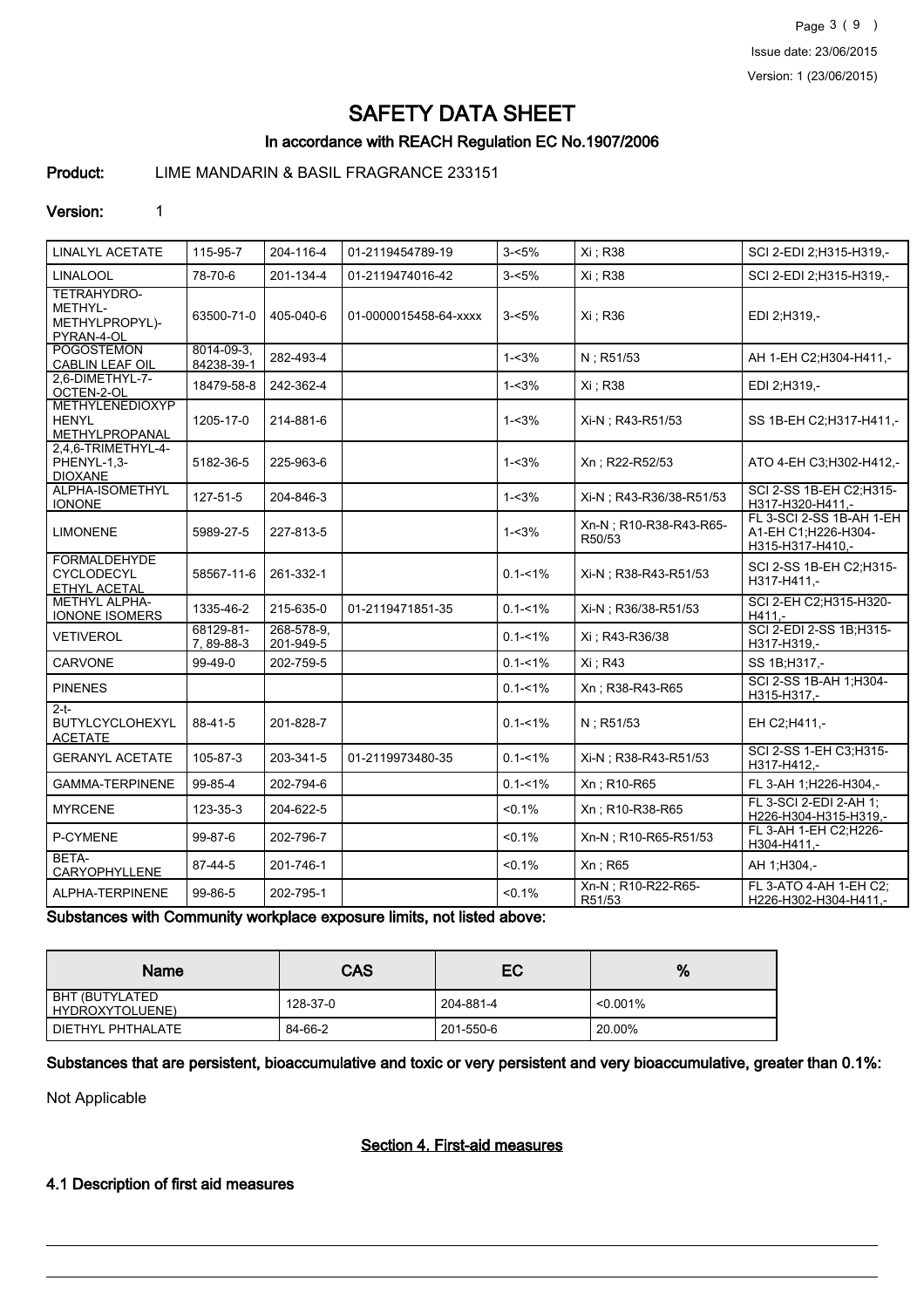Page 4 ( 9 ) Issue date: 23/06/2015 Version: 1 (23/06/2015)

## SAFETY DATA SHEET

### In accordance with REACH Regulation EC No.1907/2006

#### Product: LIME MANDARIN & BASIL FRAGRANCE 233151

#### Version: 1

IF ON SKIN: Wash with plenty of soap and water.

IF IN EYES: Rinse cautiously with water for several minutes. Remove contact lenses, if present and easy to do. Continue rinsing.

#### 4.2 Most important symptoms and effects, both acute and delayed

Causes skin irritation. May cause an allergic skin reaction.

Causes serious eye irritation.

#### 4.3 Indication of any immediate medical attention and special treatment needed

None expected, see Section 4.1 for further information.

#### SECTION 5: Firefighting measures

#### 5.1 Extinguishing media

Suitable media: Carbon dioxide, Dry chemical, Foam.

#### 5.2 Special hazards arising from the substance or mixture

In case of fire, may be liberated: Carbon monoxide, Unidentified organic compounds.

#### 5.3 Advice for fire fighters:

In case of insufficient ventilation, wear suitable respiratory equipment.

#### Section 6. Accidental release measures

#### 6.1 Personal precautions, protective equipment and emergency procedures:

Avoid inhalation. Avoid contact with skin and eyes. See protective measures under Section 7 and 8.

#### 6.2 Environmental precautions:

Keep away from drains, surface and ground water, and soil.

#### 6.3 Methods and material for containment and cleaning up:

Remove ignition sources. Provide adequate ventilation. Avoid excessive inhalation of vapours. Contain spillage immediately by use of sand or inert powder. Dispose of according to local regulations.

## 6.4 Reference to other sections:

Also refer to sections 8 and 13.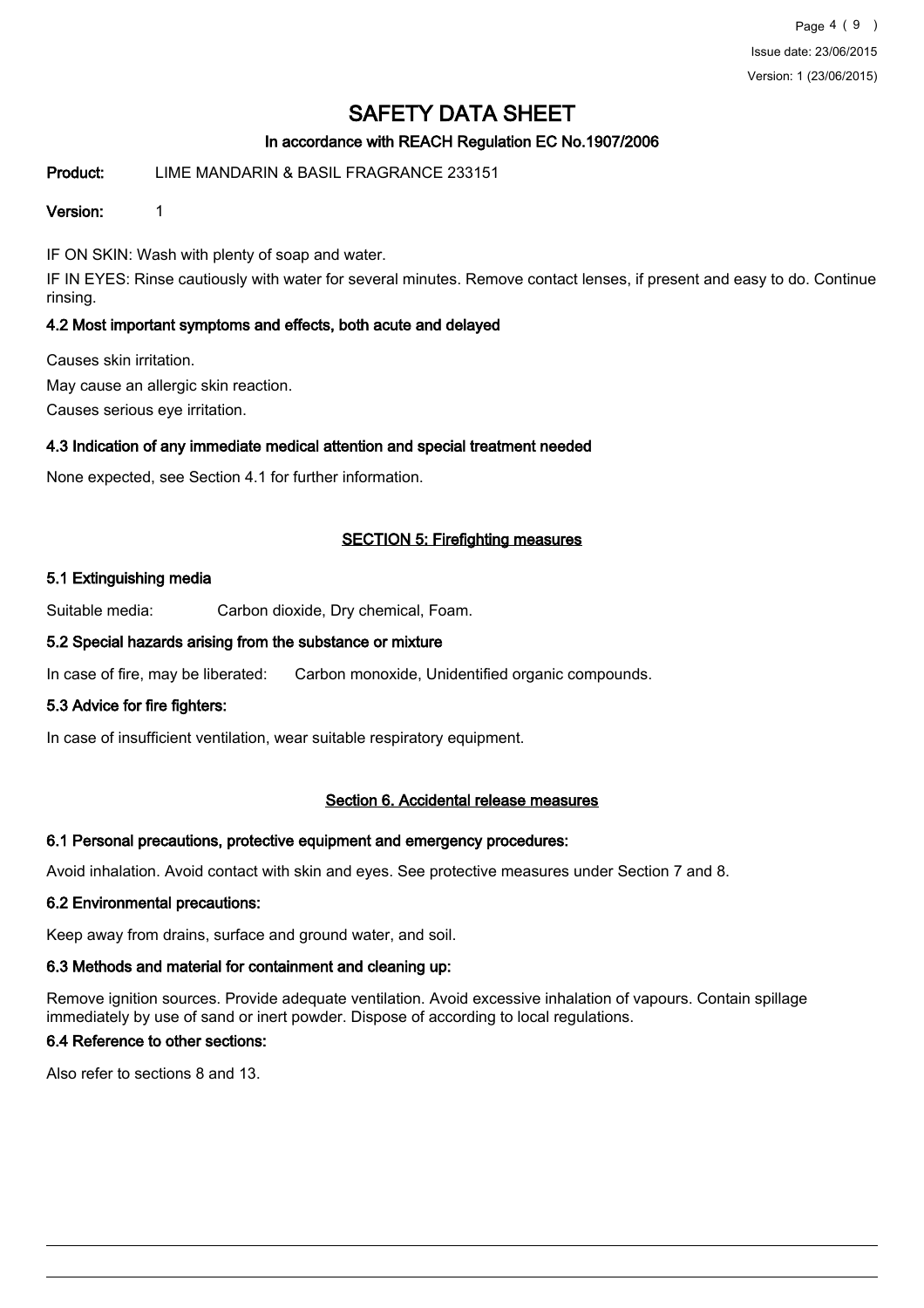#### In accordance with REACH Regulation EC No.1907/2006

Product: LIME MANDARIN & BASIL FRAGRANCE 233151

Version: 1

#### Section 7. Handling and storage

#### 7.1 Precautions for safe handling:

Keep away from heat, sparks, open flames and hot surfaces. - No smoking. Use personal protective equipment as required. Use in accordance with good manufacturing and industrial hygiene practices. Use in areas with adequate ventilation Do not eat, drink or smoke when using this product.

#### 7.2 Conditions for safe storage, including any incompatibilities:

Store in a well-ventilated place. Keep container tightly closed. Keep cool. Ground/bond container and receiving equipment. Use explosion-proof electrical, ventilating and lighting equipment. Use only non-sparking tools. Take precautionary measures against static discharge.

#### 7.3 Specific end use(s):

Use in accordance with good manufacturing and industrial hygiene practices.

#### Section 8. Exposure controls/personal protection

#### 8.1 Control parameters

#### Workplace exposure limits:

| Ingredient                               | <b>CAS</b> | EC            | <b>Description</b>                                         | ppm | mg/m <sup>3</sup> | Reference           |
|------------------------------------------|------------|---------------|------------------------------------------------------------|-----|-------------------|---------------------|
| <b>BHT (BUTYLATED</b><br>HYDROXYTOLUENE) |            | 204-881-<br>4 | Long-term exposure limit (8-hour<br>TWA reference period)  |     | 10                | UK EH40 Oct<br>2007 |
|                                          | 128-37-0   |               | Short-term exposure limit (15-<br>minute reference period) |     |                   | UK EH40 Oct<br>2007 |
| DIETHYL PHTHALATE                        | 84-66-2    | 201-550-<br>6 | Long-term exposure limit (8-hour<br>TWA reference period)  |     | 5                 | UK EH40 Oct<br>2007 |
|                                          |            |               | Short-term exposure limit (15-<br>minute reference period) |     | 10                | UK EH40 Oct<br>2007 |

#### 8.2 Exposure Controls

#### Eye / Skin Protection

Wear protective gloves/eye protection/face protection

#### Respiratory Protection

Ensure adequate and ongoing ventilation is maintained in order to prevent build up of excessive vapour and to ensure occupational exposure limits are adhered to. If appropriate, and depending on your patterns and volumes of use, the following engineering controls may be required as additional protective measures: a) Isolate mixing rooms and other areas where this material is used or openly handled. Maintain these areas under negative air pressure relative to the rest of the plant. b) Employ the use of Personal protective equipment - an approved, properly fitted respirator with organic vapour cartridges or canisters and particulate filters. c) Use local exhaust ventilation around open tanks and other open sources of potential exposures in order to avoid excessive inhalation, including places where this material is openly weighed or measured. In addition, use general dilution ventilation of the work area to eliminate or reduce possible worker exposures. d) Use closed systems for transferring and processing this material.

Also refer to Sections 2 and 7.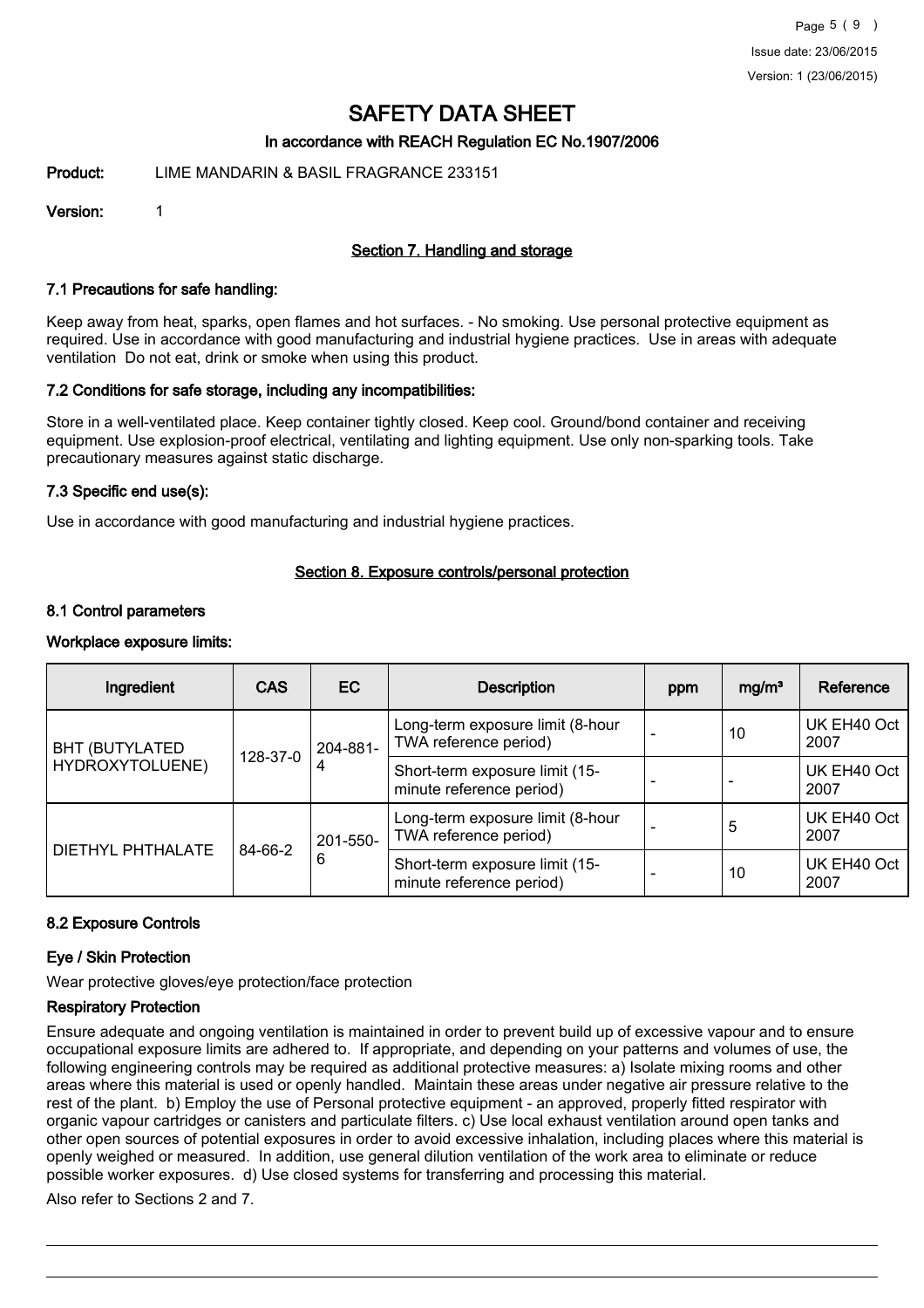Page 6 ( 9 ) Issue date: 23/06/2015 Version: 1 (23/06/2015)

# SAFETY DATA SHEET

### In accordance with REACH Regulation EC No.1907/2006

Product: LIME MANDARIN & BASIL FRAGRANCE 233151

#### Version: 1

### Section 9. Physical and chemical properties

#### 9.1 Information on basic physical and chemical properties

| Appearance:                    | Clear pale yellow to yellow liquid |
|--------------------------------|------------------------------------|
| Odour:                         | Not determined                     |
| pH:                            | Not determined                     |
| Initial boiling point / range: | Not determined                     |
| Flash point:                   | 96 $°C$                            |
| Vapour pressure:               | Not determined                     |
| <b>Relative density:</b>       | 1.0120 - 1.0160                    |
| Solubility(ies):               | Not determined                     |
| 9.2 Other information:         | None available                     |

#### Section 10. Stability and reactivity

#### 10.1 Reactivity:

Presents no significant reactivity hazard, by itself or in contact with water.

#### 10.2 Chemical stability:

Good stability under normal storage conditions.

#### 10.3 Possibility of hazardous reactions:

Not expected under normal conditions of use.

#### 10.4 Conditions to avoid:

Avoid extreme heat.

#### 10.5 Incompatible materials:

Avoid contact with strong acids, alkalis or oxidising agents.

#### 10.6 Hazardous decomposition products:

Not expected.

#### Section 11. Toxicological information

#### 11.1 Information on toxicological effects

This mixture has not been tested as a whole for health effects. The health effects have been calculated using the methods outlined in Regulation (EC) No 1272/2008 (CLP).

Causes skin irritation.

May cause an allergic skin reaction.

Causes serious eye irritation.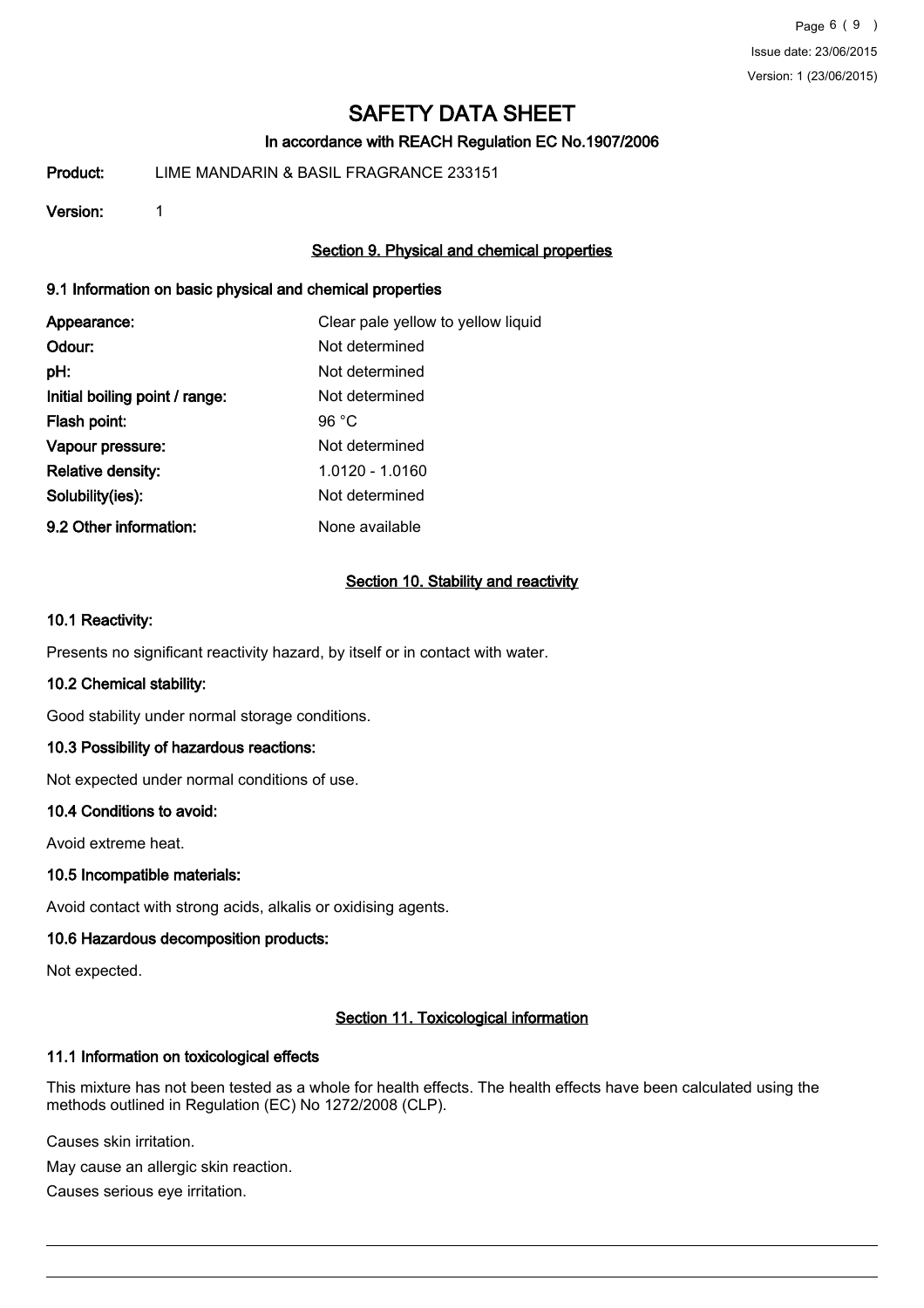Page 7 ( 9 ) Issue date: 23/06/2015 Version: 1 (23/06/2015)

## SAFETY DATA SHEET

#### In accordance with REACH Regulation EC No.1907/2006

Product: LIME MANDARIN & BASIL FRAGRANCE 233151

Version: 1

Assumed Toxicity Value (LD50 or ATE) for Acute Oral Toxicity: >5000 mg/kg Assumed Toxicity Value (LD50 or ATE) for Acute Dermal Toxicity: > 5000 Assumed Toxicity Value (LC50 or ATE) for Acute Inhalation Toxicity: Not Available **Inhalation Route:** Not Available

#### Information about hazardous ingredients in the mixture

| Ingredient                                             | <b>CAS</b> | EC.       | LD50/ATE Oral | LD50/ATE<br>Dermal | LC50/ATE<br><b>Inhalation</b> | <b>LC50 Route</b> |
|--------------------------------------------------------|------------|-----------|---------------|--------------------|-------------------------------|-------------------|
| $2,4,6$ -TRIMETHYL-4-<br>PHENYL-1,3-<br><b>DIOXANE</b> | 5182-36-5  | 225-963-6 | 1200          | Not available      | Not available                 | Not available     |

Refer to Sections 2 and 3 for additional information.

#### Section 12. Ecological information

#### 12.1 Toxicity:

Harmful to aquatic life with long lasting effects.

- 12.2 Persistence and degradability: Not available
- 12.3 Bioaccumulative potential: Not available
- 12.4 Mobility in soil: Not available

#### 12.5 Results of PBT and vPvB assessment:

This substance does not meet the PBT/vPvB criteria of REACH, annex XIII.

12.6 Other adverse effects: Not available

#### Section 13. Disposal considerations

#### 13.1 Waste treatment methods:

Dispose of in accordance with local regulations. Avoid disposing into drainage systems and into the environment. Empty containers should be taken to an approved waste handling site for recycling or disposal.

#### Section 14. Transport information

| 14.1 UN number:                    | Not classified                              |
|------------------------------------|---------------------------------------------|
| 14.2 UN Proper Shipping Name:      | Not classified                              |
| 14.3 Transport hazard class(es):   | Not classified                              |
| Sub Risk:                          | Not classified                              |
| 14.4. Packing Group:               | Not classified                              |
| <b>14.5 Environmental hazards:</b> | Not environmentally hazardous for transport |
| 14.6 Special precautions for user: | None additional                             |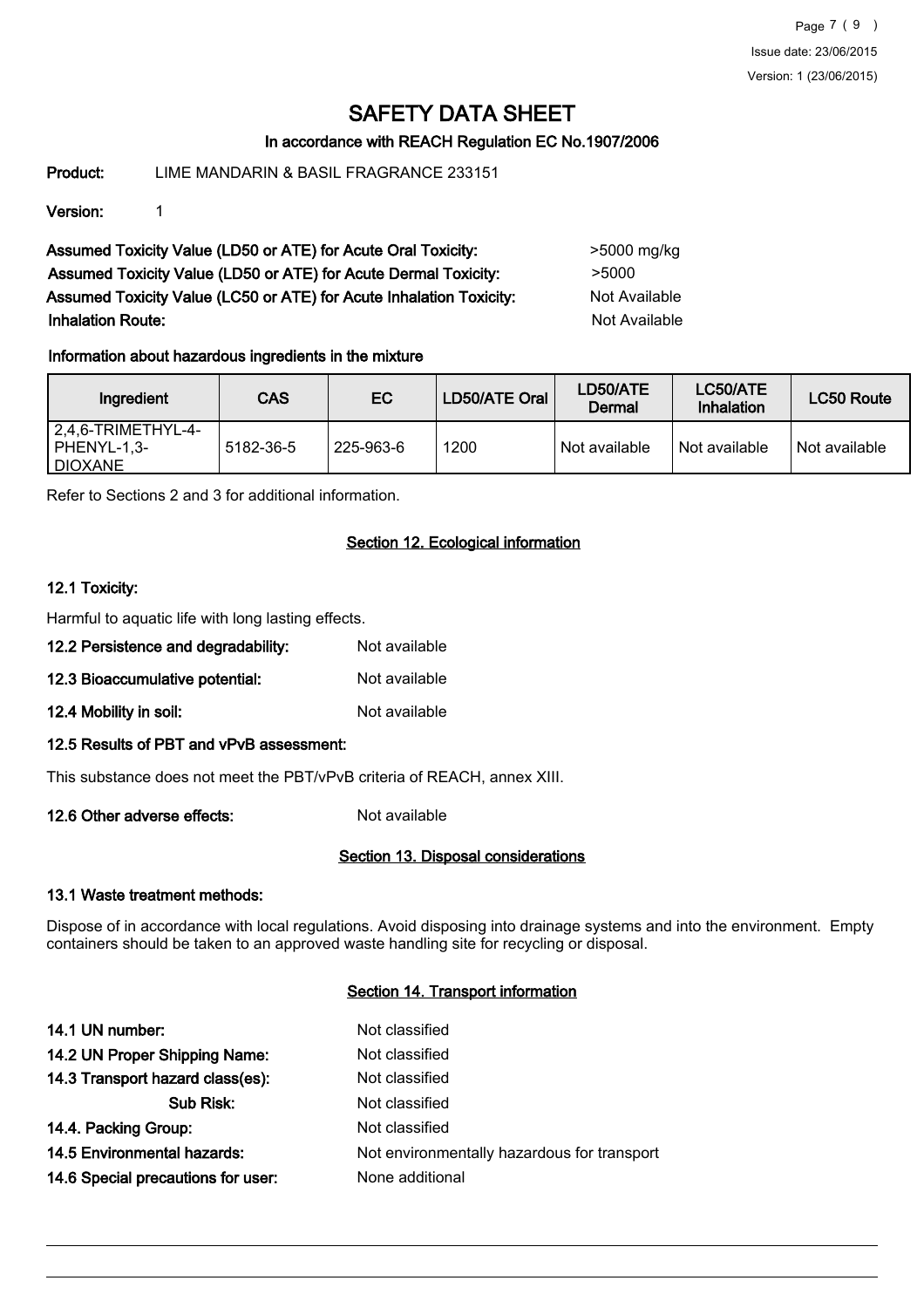#### In accordance with REACH Regulation EC No.1907/2006

### Product: LIME MANDARIN & BASIL FRAGRANCE 233151

Version: 1

14.7 Transport in bulk according to Annex II of MARPOL73/78 and the IBC Code:

Not classified

## Section 15. Regulatory information

### 15.1 Safety, health and environmental regulations/legislation specific for the substance or mixture

None additional

#### 15.2 Chemical Safety Assessment

A Chemical Safety Assessment has not been carried out for this product.

#### Section 16. Other information

| Concentration % Limits:         | EH C3=15.18% SCI 2=94.30% EDI 2=71.42% EDI 2A=66.13% SS 1=62.<br>50% |
|---------------------------------|----------------------------------------------------------------------|
| <b>Total Fractional Values:</b> | EH C3=6.59 SCI 2=1.06 EDI 2=1.40 EDI 2A=1.51 SS 1=1.60               |

#### Key to revisions:

Not applicable

#### Key to abbreviations:

| Abbreviation     | Meaning                                                                  |
|------------------|--------------------------------------------------------------------------|
| AH <sub>1</sub>  | Aspiration Hazard Category 1                                             |
| ATO 4            | Acute Toxicity - Oral Category 4                                         |
| EDI <sub>2</sub> | Eye Damage / Irritation Category 2                                       |
| EH A1            | Hazardous to the Aquatic Environment - Acute Hazard Category 1           |
| EH <sub>C1</sub> | Hazardous to the Aquatic Environment - Long-term Hazard Category 1       |
| EH <sub>C2</sub> | Hazardous to the Aquatic Environment - Long-term Hazard Category 2       |
| EH <sub>C3</sub> | Hazardous to the Aquatic Environment - Long-term Hazard Category 3       |
| FL <sub>3</sub>  | Flammable Liquid, Hazard Category 3                                      |
| H226             | Flammable liquid and vapour.                                             |
| H302             | Harmful if swallowed.                                                    |
| H304             | May be fatal if swallowed and enters airways.                            |
| H315             | Causes skin irritation.                                                  |
| H317             | May cause an allergic skin reaction.                                     |
| H319             | Causes serious eye irritation.                                           |
| H320             | Causes eye irritation.                                                   |
| H410             | Very toxic to aquatic life with long lasting effects.                    |
| H411             | Toxic to aquatic life with long lasting effects.                         |
| H412             | Harmful to aquatic life with long lasting effects.                       |
| P210             | Keep away from heat, sparks, open flames and hot surfaces. - No smoking. |
| P233             | Keep container tightly closed.                                           |
| P240             | Ground/bond container and receiving equipment.                           |